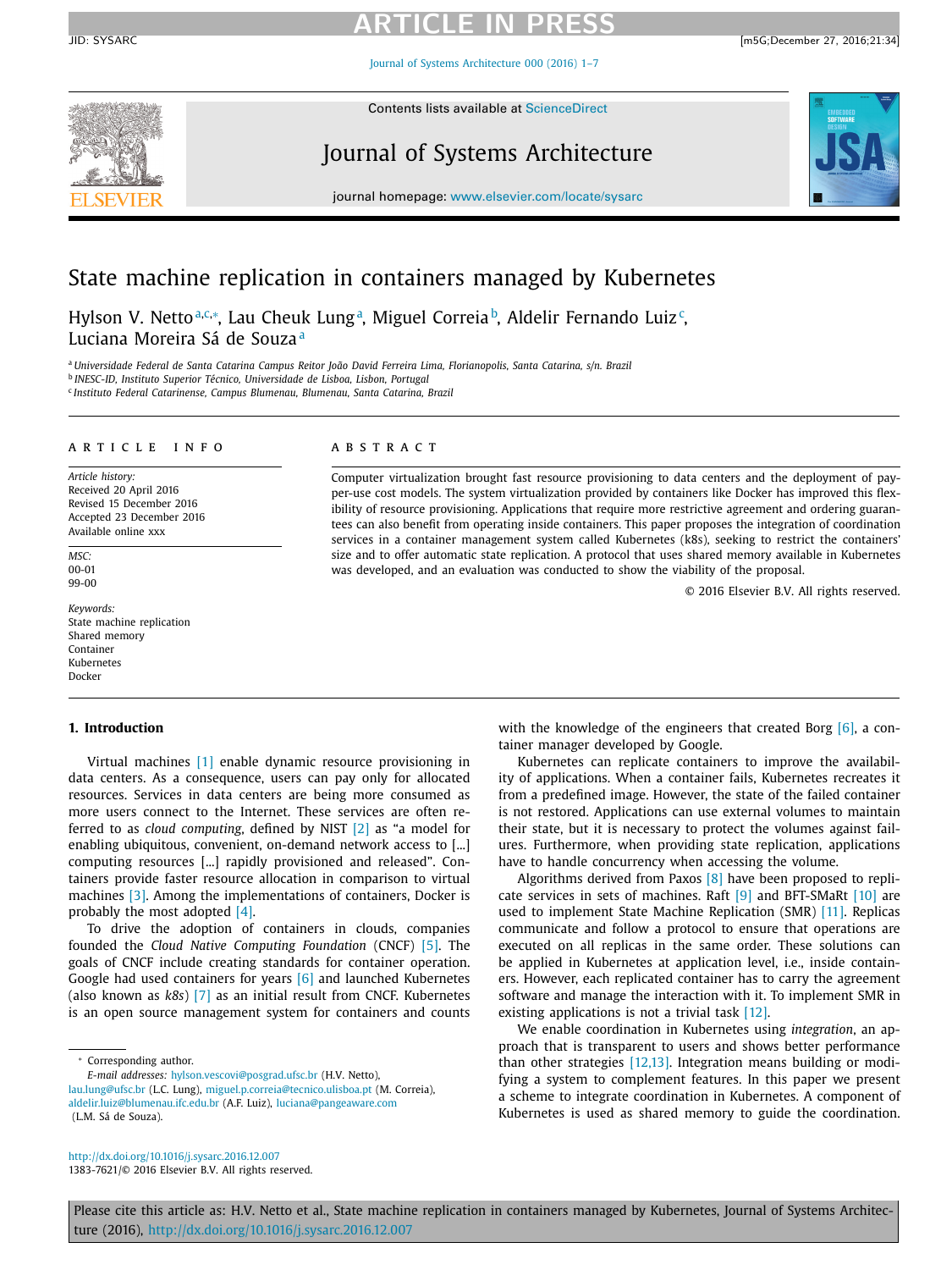2 *H.V. Netto et al. / Journal of Systems Architecture 000 (2016) 1–7*

We created a protocol named DORADO (or **D**ering **O**ve**R** sh**A**re**D** mem**O**ry) to do state replication in containers.

The paper is organized as follows. Section 2 presents concepts about containers and Kubernetes. Section 3 presents our coordination scheme. [Section](#page-3-0) 4 evaluates the proposal, and [Section](#page-4-0) 5 discusses related work. Finally, [Section](#page-4-0) 6 concludes the paper.

#### **2. Containers and Kubernetes**

Containers are virtual machines (VM) instantiated from static images. Containers are normally stateless, in the sense that their state is lost when they are turned off. The images are frequently small, because only files that do not exist in its host are effectively stored in the container image. It is possible to do so with the use a layered file system, such as AuFS [\[14\].](#page-5-0) This way container creation becomes faster and resource provisioning happens more efficiently in comparison to traditional VMs  $[3]$ . An example of a container manager is Docker [\[4\].](#page-5-0)

The advantage of containers over traditional virtual machines was soon perceived by Google, a company that counts with 10 years of experience with containers [\[15\].](#page-5-0) In high-scale environments, where many containers are used, it is essential to have a platform to manage them. Kubernetes is a container management system developed as an evolution of Borg [\[6\].](#page-5-0) Other companies, e.g., Red Hat, are also contributing for the development of Kubernetes, which is available in GitHub. Kubernetes is the first result of the Cloud Native Computing Foundation (CNCF), an effort to guide the adoption of containers in clouds.

Kubernetes inherits concepts from Borg [\[6\].](#page-5-0) For example, a web server produces logs, which can be read by a log analyzer. These applications can stay in different containers, which is useful for software updating. However, highly coupled containers should stay on the same machine to improve communication. A Borg feature called *Alloc* maintains containers on the same machine. In Kubernetes, a component named POD has the same objective as *Alloc*.

A Kubernetes cluster is composed of machines, which can be virtual or physical (Fig. 1). Each machine is a *node*. A POD is a minimal management unit and can accommodate one or more containers. PODs receive network address and are allocated to nodes. *Containers* inside a POD share resources, such as volumes where they can write and read data. Clients contact the cluster through a *firewall*, which distributes requests to nodes according to load balancing rules. The *proxy* receives requests from the firewall and forwards them to PODs. Each node has a proxy installed. If a POD is replicated, the *proxy* distributes the load among the replicas. The *kubelet* manages PODs, containers, images and other elements in the node. The *kubelet* forwards data about the monitoring of containers to the main node, which acts when necessary.

The management components of Kubernetes are in the *main* node. The *distributed watchable storage* is implemented by the *etcd* service<sup>1</sup>, which can notify other components when events such as data creation or update happen. Components in Kubernetes access stored data via REST API. A human operator can interact with the cluster via the *kubectl* interface command, e.g., to check the health of the cluster, or to create a POD. Other management components of Kubernetes are out of the scope of this paper.

#### **3. Coordination in Kubernetes**

Kubernetes can replicate containers, creating or destroying them, keeping a predefined number of replicas running. The load balance feature improves availability. However, some applications require stronger agreement and ordering guarantees. In collaborative applications, for example, the actions of group members have



**Fig. 1.** Kubernetes architecture.

to be coordinated. Also, in applications that replicate data to provide fault tolerance, agreement performs a central role. Protocols such as Raft [\[9\]](#page-5-0) and BFT-SMaRt [\[10\]](#page-5-0) can provide coordination at application level. Nevertheless, removing the responsibility of coordination from the application can reduce the size of the container image and the complexity of the application. It can also improve the maintainability of the coordination software.

One characteristic of agreement protocols is the frequent exchange of messages between members of the group. State replication protocols implemented using shared memory (SM) can benefit from fewer message exchanged. Members of a group can only read and write values in the SM instead of multi-casting them to all members. Kubernetes uses *etcd* to maintain information about containers. This storage component can be used as a SM to implement SMR. In our proposal, we incorporate coordination in Kubernetes via integration: components can be modified or new ones can be added to the system. A similar modification was proposed when a consortium of companies created the FT-CORBA specification [\[13\].](#page-5-0)

We propose to integrate coordination (CC) in Kubernetes with the support of an already existing component and providing a new algorithm to coordinate the requests. This architecture is shown in [Fig.](#page-2-0)  $2(a)$ . In this scenario, the request is delivered by the proxy to a replicated container (3). Before executing the request, the coordination interacts with the SM (*etcd*) through a replication protocol (4). Each replicated container executes the request. Only the container that received the request replies to the client (5), via firewall (6).

An alternative solution – that we do not explore further in the paper – would be a full integration achieved by moving the coordination (CC) to other component in Kubernetes, or creating a new one [\(Fig.](#page-2-0) 2(b)). The client sends the request (1), which is delivered to CC (2). A consensus protocol (DORADO, presented in this paper, or another consensus protocol) orders the request (3), being executed in all containers (4). The CC that received the request sends the answer (5), which is delivered to the client by the firewall (6).

<sup>1</sup> <https://coreos.com/etcd>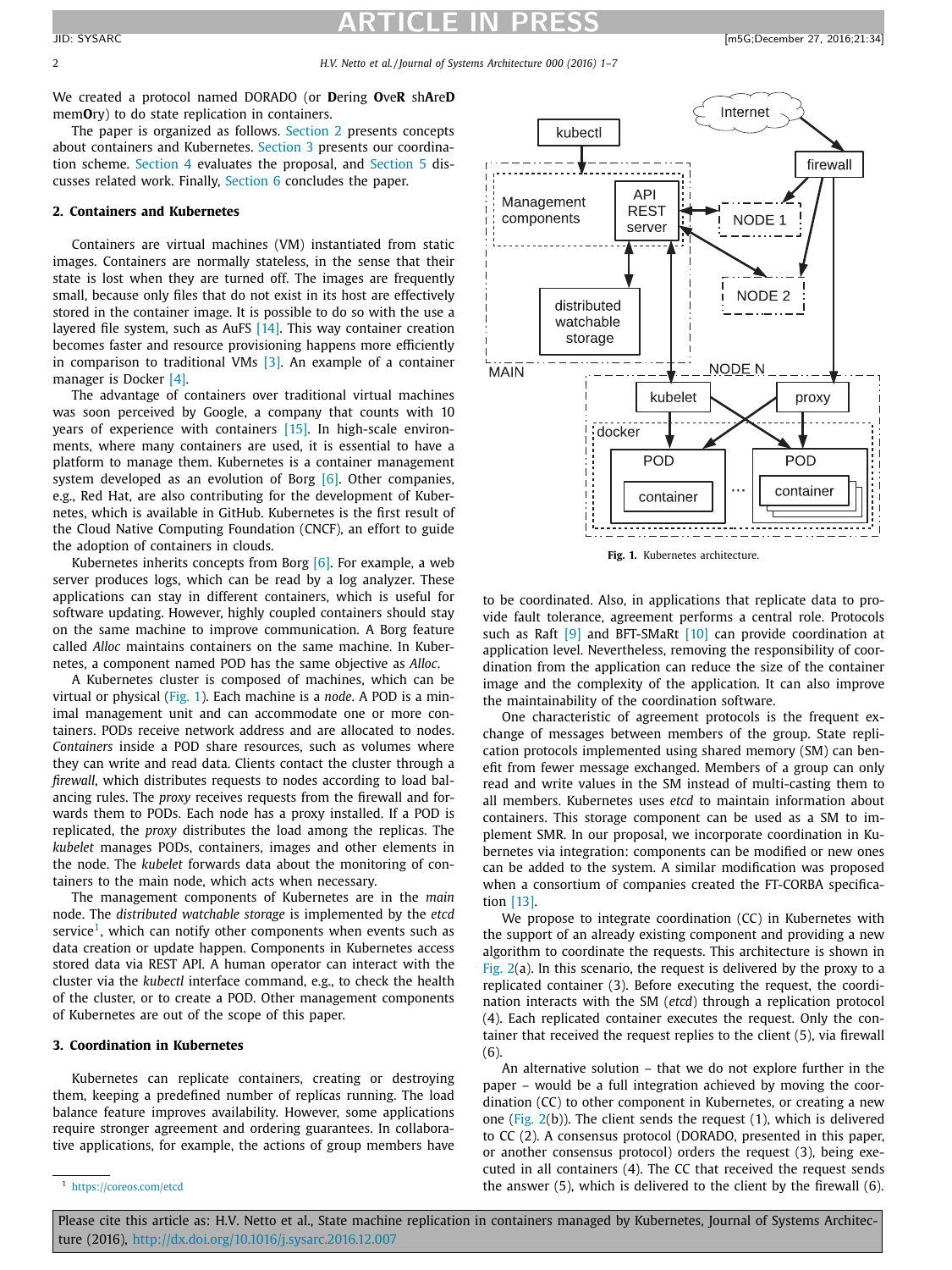### <span id="page-2-0"></span>**ARTICLE IN PRESS** JID: SYSARC [m5G;December 27, 2016;21:34]



**Fig. 2.** Kubernetes with integrated coordination inside: (a) containers, (b) a new component. Our approach is (a); the other one is not explored in this paper.

#### *3.1. System model*

There is a set  $S$  of replicated containers<sup>2</sup>, out of which a maximum of  $f < |\mathcal{S}|/2$  can fail by crash. Containers do not recover from failures, but new containers can be launched to replace failed ones, reconfiguring the system [\[11\].](#page-5-0) An arbitrary (but finite) number of clients can access the system. Communication among containers happens via shared memory (SM), implemented by the *etcd* service. The SM is a key-value repository accessible via read/write operations. It can notify subscribing processes about events on data (e.g., updates). Another feature of the SM is the association of an unique identifier to each data item it stores. The SM can be distributed with Raft [\[9\],](#page-5-0) improving its tolerance to crash faults, at cost of higher load on the network and delay.

Interaction between clients and containers is assumed to be partially synchronous [\[16\],](#page-5-0) while communication between containers and the components of Kubernetes (SM and the API server) is asynchronous. Containers have their state replicated by executing all requests in the same order  $[11]$ . A coordination protocol establishes the requests order (Section 3.2).

#### *3.2. State replication protocol*

In order to maintain states replicated in containers, at least two properties must be satisfied:

- safety: every non-faulty container executes requests it receives in the same relative order.
- liveness: every request is eventually executed by non-faulty containers.

A requirement to be considered is that any replica must be able to receive requests from the client. This is important because Kubernetes distributes load at node level, via the *proxy* component.

We designed a protocol named DORADO (orDering OveR shAreD memOry) to order requests in Kubernetes. Fig. 3 presents an execution of DORADO in a scenario with three replicas  $(S_0, \sigma)$ . One crash fault is tolerated ( $f = 1$ ). Replica  $S_0$  is the leader (box with dashed line) and receives the request sent by the client. In the request phase (I), the client sends the request to some replica. If this replica is the leader (Fig. 3), it proposes an order to the request (II), saving it in the shared memory. The leader replica is the only one which has the authority to define order for requests. All replicas will execute requests following this defined order. The SM confirms the saving and notifies other replicas (III-a). When replicas receive the notification of a request, they accept the request





**Fig. 4.** DORADO protocol, request to a non-leader.

and save their accepts in SM (III-b and III-c). After a replica collects accepts from a majority of replicas, it learns the request (IV) and executes it. The replica that received the request informs the client of the result (V).

Note that at the end of phase III-b, replicas  $S_0$  and  $S_1$  have collected accepts from a majority of replicas (including their own accepts). That way phase III-c could be ignored, which means that a crash of replica  $S_2$  could be tolerated. A fault of replica  $S_1$  could be tolerated if phase III-b did not happen, since phase III-c would run. If the client does not receive the answer after some time (defined by a timeout), it sends the request again to another replica.

If the client sent the request to a non-leader replica  $S_2$  (I), one extra phase is required (Fig. 4). Next, phase  $w$ ,  $S<sub>2</sub>$  creates an accept with order zero, and saves this accept in SM. Replicas will be notified, but only the leader will act. The leader orders the request and, from that point on (phase II), the protocol flows as depicted in Fig. 3. Finally, in phase V replica  $S_2$  sends the reply to the client.

Replicas have to wait for a majority of accepts before replying to the client. This happens because during view changes a new leader has to define the order of requests considering the last request already ordered and executed. As in a membership service it is necessary that every two consecutive views intersect  $[17]$  to satisfy the safety property (Section 3.1), a replica can only reply to the client when it is aware that a majority of replicas already knows that answer. The consistency of the system is satisfied because the intersection of any majority quorum with the overall group contains at least one element of the minority group. If a minority number of replicas fail, consistency and liveness are ensured.

#### *3.2.1. Leader election*

Protocols that use sequencers have to use timers to check the leader's progress [\[18\].](#page-5-0) In DORADO, timers are activated when replicas realize the existence of a request *P*. This can happen when a replica receives *P* from the client or when a replica receives notifications about *P* from the SM. When a timer expires and *P* remains unordered, the replica will save a leader election solicitation (LESO)

<sup>2</sup> In this paper we use the term *container* instead of POD.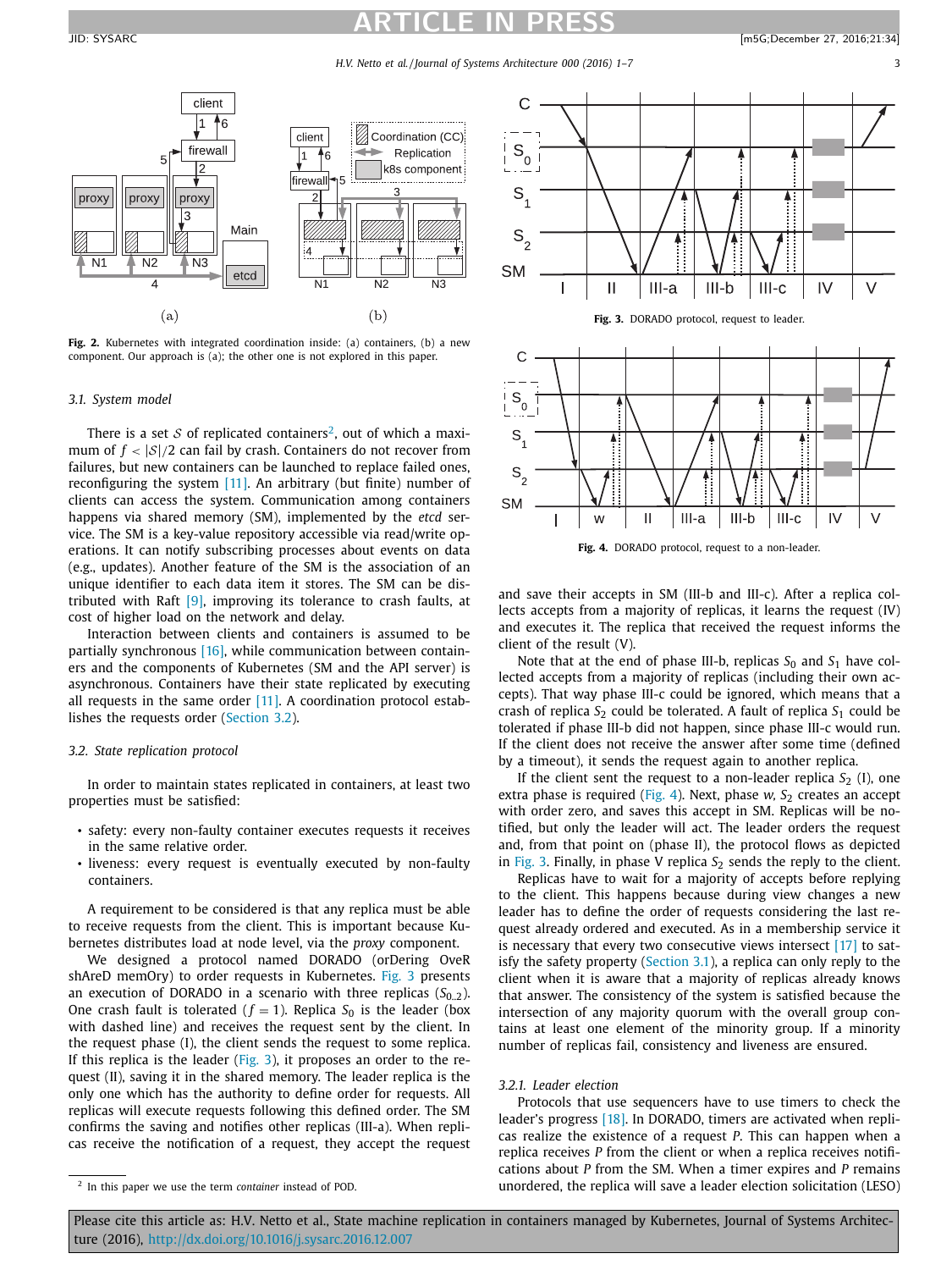<span id="page-3-0"></span>4 *H.V. Netto et al. / Journal of Systems Architecture 000 (2016) 1–7*

in SM. The SM notifies the replicas, which will save LESOs in the SM and create new notifications.

When a replica collects LESOs from a majority of replicas, the election can be decided. The new leader will be the first replica that saved a LESO in SM. To avoid possible network message inversions and to deal with concurrency, the replica reads from SM the complete set of LESOs. This way, it is possible to define precisely the first replica that voted for election.

#### *3.2.2. Replication over* etcd

In this section we clarify some aspects about the execution of DORADO over *etcd*. The *etcd* service includes the Raft algorithm, which can be enabled to replicate the service and ensure the consistency of the data it stores. Kubernetes accesses *etcd* through the API Server component, which deals with concurrent requests that come from other components (e.g., kubelets). DORADO accesses *etcd* to persist requests coming from clients, and to broadcast messages to replicas. When executing SMR, the concurrency rule is that all replicated containers have to execute all requests in the same order. In this context, the ordering provided by *etcd* is not enough to define the order of requests. Consider two facts:

- *Fact 1*: The notification mechanism of *etcd* does not deliver messages using total order.
- *Fact 2*: The UID generated (by *etcd*) for values under a key is monotonic but is not ensured to be sequential. Data created in other keys can create jumps in the UID perceived by a client listening for updates in a key.

When clients send requests concurrently, the UIDs of data saved in *etcd* (propose, accept) could be used to decide the order of requests. However, because of Fact 1, replicas might be notified with gaps between the received UIDs. It is not possible to wait for notifications inside the gaps because of the Fact 2 (how many notifications should be expected?). We solved this issue in leader elections by reading all storage before the definition of the new leader [\(Section](#page-2-0) 3.2.1), but this strategy is only suitable because election is not a frequent operation. It is not reasonable to apply this solution to order requests because of the high volume of data (proposes, accepts) to be reloaded.

DORADO uses the UID to decide election [\(Section](#page-2-0) 3.2.1). The UID consistency is maintained by Raft when the storage is replicated. Consequently, only during elections Raft is essential for ensuring the correctness of elections in DORADO. In normal operation DORADO has its own leader which defines the order of requests.

#### **4. Evaluation**

In this section we evaluate DORADO. Preliminary tests indicated a high activity in the hard disk of the main node. This activity came from the usage of *etcd* as SM. In order to reduce latency, a virtual disk was mounted in RAM and *etcd* was configured to store data on the virtual disk. Although persistence could be compromised with a virtual disk, similar benefits (e.g., lower latency) might be obtained with SSD disks. A *first question* to answer is if the usage of SM on a virtual disk (RAM) will provide lower latency than the usage of the SM on a hard disk.

Resource allocation is faster using containers than using virtual machines [\[3\].](#page-5-0) Also, the usage of shared memory in DORADO simplifies the communication, which can benefit network load when the number of replicas increases. That way, we can conjecture the throughput of the system will not fall down abruptly when scaling up the number of replicas. As a *second question* we evaluate if the throughput decreases gradually as more replicas enter in the system.

#### *4.1. Environment and implementation*

The experiments were executed in a cluster of four computers with Kubernetes 1.1.7. A fifth computer acted as client. All computers had CPUs Intel i7 3.5 GHz, QuadCore, cache L3 8MB, 12GB RAM, and 1TB HD 7200 RPM. An Ethernet network 10/100 Mbits isolated from external traffic was used to connect the computers. Ubuntu Server 14.04.3 64 bits was used, with kernel 3.19.0-42.

The DORADO protocol was implemented in Go language, version 1.4.2. The evaluated application maintains a shared counter. Three commands were used (in a round-robin fashion): *get* and *inc* return and increase the value, respectively, and *dou* divides the counter by 2 if the value of the counter is greater than 30. Our application is called *replicatedcalc*. The container image is available in Docker Hub. $3$  The source code is in GitHub. $4$ 

*Limitations:* DORADO uses a garbage collector in the SM to avoid the unlimited growth of the data and a checkpointing mechanism to limit the amount of messages required to restore the state. However, the current prototype does not contain these two mechanisms. Therefore the experiments measure the performance between them and garbage collection actions, with would normally be executed periodically (e.g., every several minutes).

Raft was not active in the experiments so *etcd* was not distributed (it was being executed only in the main node of Kubernetes). However, if running, Raft can batch messages to improve performance and reduce network communication. Batching means to gather multiple requests in one message. This feature is available in the implementation of Raft used in *etcd*. 5

#### *4.2. Experiments*

To investigate the first question, the main node of Kubernetes was provided with a virtual disk of 4GB in RAM (*tmpfs* file system). We executed the experiment using *etcd* with hard disk and virtual disk. The second question motivates variations in the number of replicas (1 to 15), with  $n = 2f + 1$ . The number of clients was varied from 1 to 64, doubling in each variation. We measured the latency perceived by each client in milliseconds and the duration of each experiment in seconds. Multiple threads simulated multiple clients accessing the system. The requests and replies had approximately 100 bytes. Each client made 50 requests to the system. Clients only send a new request after receiving the reply to the previous one.

Latency increases as more replicas enter the system [\(Fig.](#page-4-0) 5). Solid bars represent execution with RAM disk and transparent bars represent execution with hard disk. As expected, latency is lower when using RAM disk. However, as more clients access simultaneously the system, the difference of latency decreases. We present an explanation for this behavior. Hard drives have rotating disks, so the heads have to move to handle random access, causing high latencies [\[19\].](#page-5-0) Although we use *etcd* mostly for writing, during the experiments we noted that *etcd* did not use cache, flushing all write operations. $6\text{ To ensure persistence, extra time is required,}$ even for 2 or 32 simultaneous requests. This overhead is noticeable when few clients access the system. For many simultaneous accesses (more than 16 clients in our experiments), the additional latency overlaps the time to process many requests, not interfering with the total latency, for both media used in the SM.

Following latency trends, the media used in SM has lower in-fluence in throughput as more clients access the system [\(Fig.](#page-4-0) 6). Throughput decreases as more replicas enter the system.

<sup>3</sup> <https://hub.docker.com/r/hvescovi/replicatedcalc/>

<sup>4</sup> <https://github.com/hvescovi/learnGo/>

<sup>5</sup> Cf. <http://github.com/coreos/etcd/tree/master/raft>

<sup>6</sup> We checked the *dirty* information at /proc/meminfo.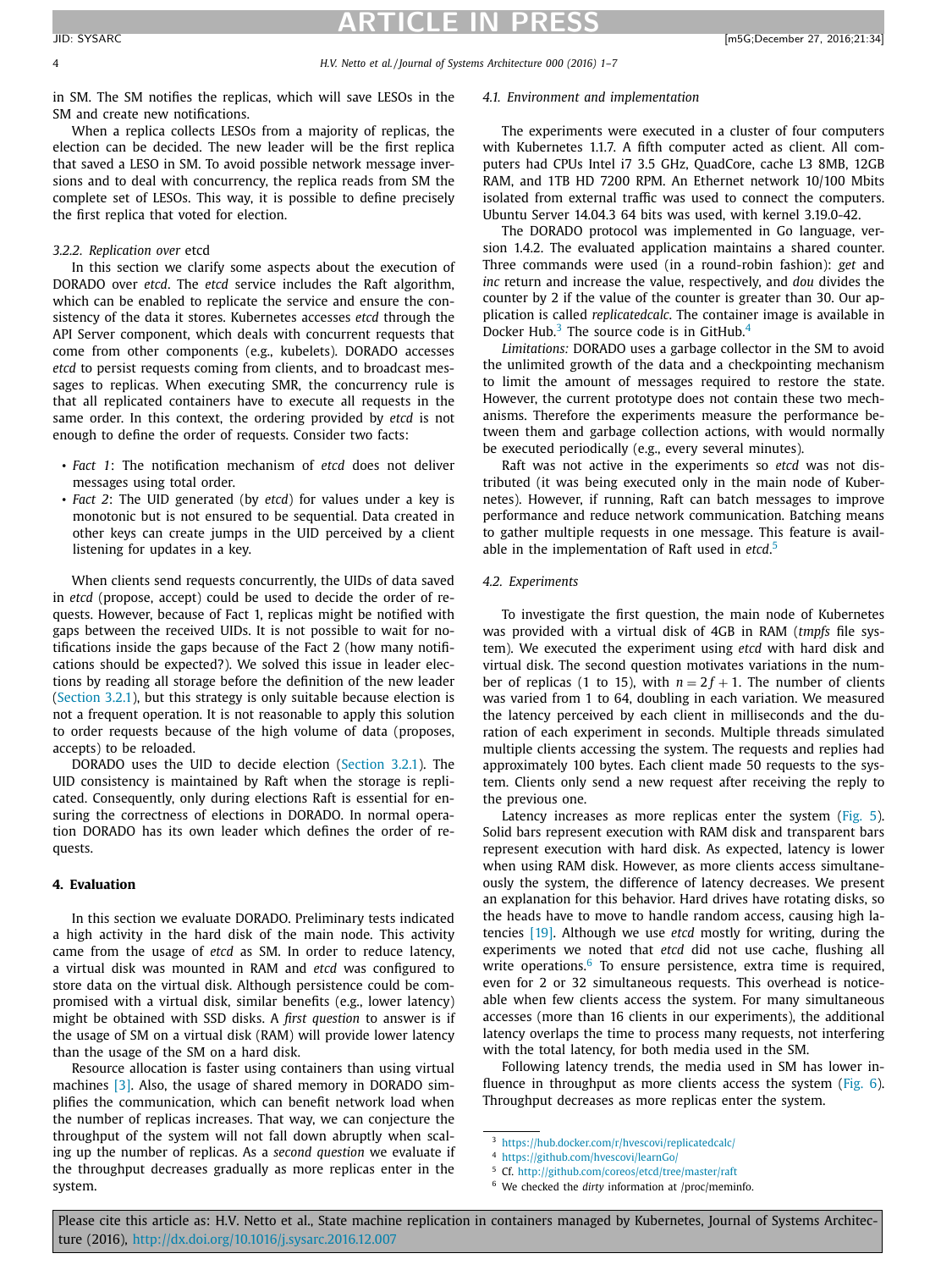<span id="page-4-0"></span>

**Fig. 5.** Latency observed by clients.



**Fig. 6.** Throughput of the system.

### **5. Related work**

There is a long literature in fault tolerance for crash failures. However, to the best of our knowledge, this work is the first to provide crash fault tolerance and coordination taking into account the lightweight nature of containers as virtual machines. We developed a light protocol which leverages an already existing component. That way, the code inside containers (and the size of the container image) can be reduced. We discuss some recent work on fault-tolerant replication and describe the aspects closer to our proposal [\[9,12,20–22\].](#page-5-0)

Systems can be improved with reliable components. For example, *wormholes* can be used as trusted components to provide reliable message broadcast [\[20\].](#page-5-0) In BAMCast [\[22\],](#page-5-0) a reliable channel among replicas is created using distributed shared registers. This

channel has bounded delay and is used to execute critical parts of the BAMCast consensus protocol. Both works reduced the number of replicas required to provide Byzantine fault tolerance. In our proposal, the usage of shared memory allowed the development of a simpler protocol. The SM is an already existing component in Kubernetes that uses Raft to tolerate crash faults.

The development of a protocol in a layered fashion creates a decoupling between components, allowing the technological evolution of these same components. For example, virtual machines (VM) can provide a SM abstraction by sharing folders, although this reduces fault tolerance [\[22,23\].](#page-5-0) In that case, if some VM are inside the same host, less communication among the nodes network will be required to keep the SM consistent. Notice that typically this host (main node) will be different from the hosts where DORADO is executed (nodes).

Gaios [\[21\]](#page-5-0) is an enhanced version of Paxos. The main improvement consists in organizing disk access efficiently. Cache is used for writing in-memory, data being written to the disk in a diskefficient order at checkpoint times. However, the state can be damaged if many faults occur simultaneously. In DORADO all requests are persisted in SM before execution, ensuring durability and consistency despite major failures. Furthermore, in our experiments, the disk had impact on performance only in low contention scenarios.

Raft [\[9\]](#page-5-0) is a consensus protocol designed to be easy to understand and implement. In Raft the registration of new requests (append of entries in log) follows only from the leader to other replicas. In DORADO, not only the leader can receive requests, but any replica. Raft uses randomized timeouts in leader election and the heartbeat mechanism simplifies conflicts resolution. Leader election in DORADO has deterministic criteria, and heartbeats are not required.

CRANE [\[12\]](#page-5-0) makes Paxos transparent for applications. It intercepts requests to execute them on the same order in all replicas. DORADO proposes a transparent coordination using integration, instead of interception. The integration approach is used in this paper because it presents a better performance than other approaches (interception and service) [\[13\].](#page-5-0)

#### **6. Conclusions**

This paper presents the DORADO protocol, a first step for integrating coordination services in Kubernetes, a container management system. DORADO's design is simpler than others as it uses share memory to mediate communication and persist data. Requests can be sent to any replicated container, matching the cloud nature in regard to load balancing.

Future steps in this work include moving coordination to a component in Kubernetes, which will actually reduce the size of containers. This could be done moving the coordination to the *proxy*, or using a leaderless protocol as EPaxos [\[24\]](#page-5-0) to avoid the necessity of choosing a proxy-leader. Another improvement would be to take the leader election out of the SM, so that it runs separately from *etcd* and Raft is no longer needed. Kubernetes itself can be used for doing leader election.

The extension of DORADO to the Byzantine domain should be a challenge, because there are issues to be solved about isolation. Additional security layers are required to protect containers against malicious actors [\[15\].](#page-5-0) However, the execution of containers inside VM could result in excessive overheads.

DORADO could be implemented in systems like Apache Mesos<sup>8</sup> and Docker Swarm<sup>9</sup>, which use ZooKeeper and Consul,

<sup>7</sup> <http://blog.kubernetes.io/2016/01/simple-leader-election-with-Kubernetes.html>

<sup>8</sup> <http://mesos.apache.org>

<sup>9</sup> <http://www.docker.com/products/docker-swarm>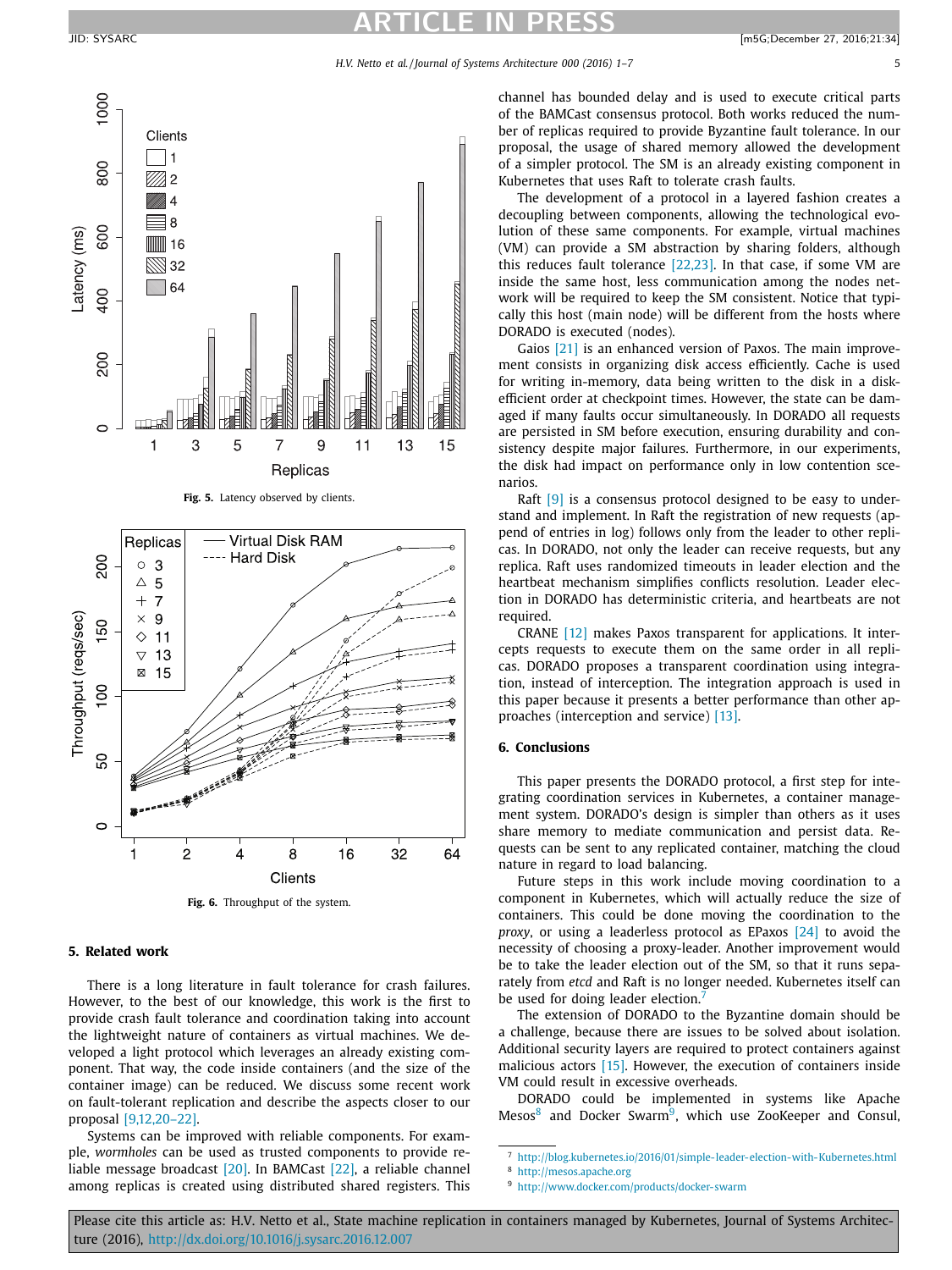## **ATICLE IN PRE**

<span id="page-5-0"></span>6 *H.V. Netto et al. / Journal of Systems Architecture 000 (2016) 1–7*

respectively, to maintain the state of the cluster. ZooKeeper and Consul have similar features to *etcd*. ZooKeeper can be used to obtain sequential numbers with the sequential flag that provides unique znode names [25]. This feature might be leveraged to develop a new protocol to define the ordering of requests based on destination agreement [18].

#### **Acknowledgments**

This work was supported by national funds through Fundação para a Ciência e a Tecnologia (FCT) with reference UID/CEC/50021/2013 and CNPq 455303/2014-2. This work was partially supported by FAPESC/IFC through project  $n^{\circ}$  00001905/2015. Miguel Correia is bolsista CAPES/Brasil (project LEAD CLOUDS).

Sadly during the final revision of this paper the second author, our advisor, colleague, and friend Lau Cheuk Lung was deceased due to sudden health complications. We take this opportunity to pay a small homage to a great researcher and professor who influenced many students and colleagues during his career.

#### **References**

- [1] G.J. [Popek,](http://refhub.elsevier.com/S1383-7621(16)30275-2/sbref0001) R.P. [Goldberg,](http://refhub.elsevier.com/S1383-7621(16)30275-2/sbref0001) Formal requirements for virtualizable third generation [architectures,](http://refhub.elsevier.com/S1383-7621(16)30275-2/sbref0001) Commun. ACM 17 (7) (1974) 412–421.
- [2] P. [Mell,](http://refhub.elsevier.com/S1383-7621(16)30275-2/sbref0002) T. [Grance,](http://refhub.elsevier.com/S1383-7621(16)30275-2/sbref0002) The NIST definition of cloud [computing, Technical](http://refhub.elsevier.com/S1383-7621(16)30275-2/sbref0002) Report, National Institute of Standards & Technology, 2011. SP [800-145.](http://refhub.elsevier.com/S1383-7621(16)30275-2/sbref0002)
- [3] W. [Felter,](http://refhub.elsevier.com/S1383-7621(16)30275-2/sbref0003) A. [Ferreira,](http://refhub.elsevier.com/S1383-7621(16)30275-2/sbref0003) R. [Rajamony,](http://refhub.elsevier.com/S1383-7621(16)30275-2/sbref0003) J. [Rubio,](http://refhub.elsevier.com/S1383-7621(16)30275-2/sbref0003) An updated performance comparison of virtual machines and Linux containers, in: Proceedings of the IEEE [International](http://refhub.elsevier.com/S1383-7621(16)30275-2/sbref0003) Symposium on Performance Analysis of Systems and Software, 2015, pp. 171–172.
- [4] R. [Peinl,](http://refhub.elsevier.com/S1383-7621(16)30275-2/sbref0004) F. [Holzschuher,](http://refhub.elsevier.com/S1383-7621(16)30275-2/sbref0004) F. [Pfitzer,](http://refhub.elsevier.com/S1383-7621(16)30275-2/sbref0004) Docker cluster [management](http://refhub.elsevier.com/S1383-7621(16)30275-2/sbref0004) for the cloud survey results and own solution. J. Grid Comput. (2016) 1-18.
- [5] A. [Sill,](http://refhub.elsevier.com/S1383-7621(16)30275-2/sbref0005) Emerging standards and [organizational](http://refhub.elsevier.com/S1383-7621(16)30275-2/sbref0005) patterns in cloud computing, IEEE Cloud Comput. 2 (4) (2015) 72–76.
- [6] A. [Verma,](http://refhub.elsevier.com/S1383-7621(16)30275-2/sbref0006) L. [Pedrosa,](http://refhub.elsevier.com/S1383-7621(16)30275-2/sbref0006) M. [Korupolu,](http://refhub.elsevier.com/S1383-7621(16)30275-2/sbref0006) D. [Oppenheimer,](http://refhub.elsevier.com/S1383-7621(16)30275-2/sbref0006) E. [Tune,](http://refhub.elsevier.com/S1383-7621(16)30275-2/sbref0006) J. [Wilkes,](http://refhub.elsevier.com/S1383-7621(16)30275-2/sbref0006) Large-scale cluster management at Google with Borg, in: Proceedings of the 10th European Conference on Computer Systems, 2015.
- [7] D. [Bernstein,](http://refhub.elsevier.com/S1383-7621(16)30275-2/sbref0007) Containers and cloud: from LXC to Docker to [Kubernetes,](http://refhub.elsevier.com/S1383-7621(16)30275-2/sbref0007) IEEE Cloud Comput. 1 (3) (2014) 81–84.
- [8] L. [Lamport,](http://refhub.elsevier.com/S1383-7621(16)30275-2/sbref0008) The part-time [parliament,](http://refhub.elsevier.com/S1383-7621(16)30275-2/sbref0008) ACM Trans. Comput. Syst. 16 (2) (1998) 133–169.
- [9] D. [Ongaro,](http://refhub.elsevier.com/S1383-7621(16)30275-2/sbref0009) J. [Ousterhout,](http://refhub.elsevier.com/S1383-7621(16)30275-2/sbref0009) In search of an [understandable](http://refhub.elsevier.com/S1383-7621(16)30275-2/sbref0009) consensus algorithm, in: Proceedings of the USENIX Annual Technical Conference, 2014, pp. 305–320.
- [10] A. [Bessani,](http://refhub.elsevier.com/S1383-7621(16)30275-2/sbref0010) J. [Sousa,](http://refhub.elsevier.com/S1383-7621(16)30275-2/sbref0010) E.E.P. [Alchieri,](http://refhub.elsevier.com/S1383-7621(16)30275-2/sbref0010) State machine replication for the masses with BFT-SMART, in: Proceedings of the Annual IEEE/IFIP [International](http://refhub.elsevier.com/S1383-7621(16)30275-2/sbref0010) Conference on Dependable Systems and Networks, 2014, pp. 355–362.
- [11] F.B. [Schneider,](http://refhub.elsevier.com/S1383-7621(16)30275-2/sbref0011) [Implementing](http://refhub.elsevier.com/S1383-7621(16)30275-2/sbref0011) fault-tolerant services using the state machine approach: a tutorial, ACM Comput. Surv. 22 (4) (1990) 299–319. [12] H. [Cui,](http://refhub.elsevier.com/S1383-7621(16)30275-2/sbref0012) R. [Gu,](http://refhub.elsevier.com/S1383-7621(16)30275-2/sbref0012) C. [Liu,](http://refhub.elsevier.com/S1383-7621(16)30275-2/sbref0012) T. [Chen,](http://refhub.elsevier.com/S1383-7621(16)30275-2/sbref0012) J. [Yang,](http://refhub.elsevier.com/S1383-7621(16)30275-2/sbref0012) Paxos made [transparent,](http://refhub.elsevier.com/S1383-7621(16)30275-2/sbref0012) in: Proceedings
- of the ACM Symposium on Operating Systems Principles, 2015, pp. 105–120.
- [13] A.N. [Bessani,](http://refhub.elsevier.com/S1383-7621(16)30275-2/sbref0013) J. da Silva [Fraga,](http://refhub.elsevier.com/S1383-7621(16)30275-2/sbref0013) L.C. [Lung,](http://refhub.elsevier.com/S1383-7621(16)30275-2/sbref0013) E.A.P. [Alchieri,](http://refhub.elsevier.com/S1383-7621(16)30275-2/sbref0013) Active replication in CORBA: standards, protocols, and [implementation](http://refhub.elsevier.com/S1383-7621(16)30275-2/sbref0013) framework, in: On the Move to Meaningful Internet Systems 2004: CoopIS, DOA, and ODBASE, 2004, pp. 1395–1412.
- [14] D. [Merkel,](http://refhub.elsevier.com/S1383-7621(16)30275-2/sbref0014) Docker: lightweight Linux containers for consistent [development](http://refhub.elsevier.com/S1383-7621(16)30275-2/sbref0014) and deployment, Linux J. 2014 (239) (2014).
- [15] B. [Burns,](http://refhub.elsevier.com/S1383-7621(16)30275-2/sbref0015) B. [Grant,](http://refhub.elsevier.com/S1383-7621(16)30275-2/sbref0015) D. [Oppenheimer,](http://refhub.elsevier.com/S1383-7621(16)30275-2/sbref0015) E. [Brewer,](http://refhub.elsevier.com/S1383-7621(16)30275-2/sbref0015) J. [Wilkes,](http://refhub.elsevier.com/S1383-7621(16)30275-2/sbref0015) Borg, Omega, and Kubernetes, Commun. ACM 59 (5) (2016) 50–57.
- [16] C. [Dwork,](http://refhub.elsevier.com/S1383-7621(16)30275-2/sbref0016) N. [Lynch,](http://refhub.elsevier.com/S1383-7621(16)30275-2/sbref0016) L. [Stockmeyer,](http://refhub.elsevier.com/S1383-7621(16)30275-2/sbref0016) Consensus in the presence of partial synchrony, J. ACM 35 (2) (1988) 288–323.
- [17] G.V. [Chockler,](http://refhub.elsevier.com/S1383-7621(16)30275-2/sbref0017) I. [Keidar,](http://refhub.elsevier.com/S1383-7621(16)30275-2/sbref0017) R. [Vitenberg,](http://refhub.elsevier.com/S1383-7621(16)30275-2/sbref0017) Group [communication](http://refhub.elsevier.com/S1383-7621(16)30275-2/sbref0017) specifications: a comprehensive study, ACM Comput. Surv. 33 (4) (2001) 427–469.
- [18] X. [Défago,](http://refhub.elsevier.com/S1383-7621(16)30275-2/sbref0018) A. [Schiper,](http://refhub.elsevier.com/S1383-7621(16)30275-2/sbref0018) P. [Urbán,](http://refhub.elsevier.com/S1383-7621(16)30275-2/sbref0018) Total order broadcast and multicast [algorithms:](http://refhub.elsevier.com/S1383-7621(16)30275-2/sbref0018) taxonomy and survey, ACM Comput. Surv. 36 (4) (2004) 372–421.
- [19] F. [Chen,](http://refhub.elsevier.com/S1383-7621(16)30275-2/sbref0019) D.A. [Koufaty,](http://refhub.elsevier.com/S1383-7621(16)30275-2/sbref0019) X. [Zhang,](http://refhub.elsevier.com/S1383-7621(16)30275-2/sbref0019) [Understanding](http://refhub.elsevier.com/S1383-7621(16)30275-2/sbref0019) intrinsic characteristics and system implications of flash memory based solid state drives, ACM SIGMETRICS Perform. Eval. Rev. 37 (2009) 181–192.
- [20] G.S. [Veronese,](http://refhub.elsevier.com/S1383-7621(16)30275-2/sbref0020) M. [Correia,](http://refhub.elsevier.com/S1383-7621(16)30275-2/sbref0020) A.N. [Bessani,](http://refhub.elsevier.com/S1383-7621(16)30275-2/sbref0020) L.C. [Lung,](http://refhub.elsevier.com/S1383-7621(16)30275-2/sbref0020) P. [Verissimo,](http://refhub.elsevier.com/S1383-7621(16)30275-2/sbref0020) Efficient Byzantine fault tolerance, IEEE Trans. Comput. 62 (1) (2013) 16–30.
- [21] W.J. [Bolosky,](http://refhub.elsevier.com/S1383-7621(16)30275-2/sbref0021) D. [Bradshaw,](http://refhub.elsevier.com/S1383-7621(16)30275-2/sbref0021) R.B. [Haagens,](http://refhub.elsevier.com/S1383-7621(16)30275-2/sbref0021) N.P. [Kusters,](http://refhub.elsevier.com/S1383-7621(16)30275-2/sbref0021) P. [Li,](http://refhub.elsevier.com/S1383-7621(16)30275-2/sbref0021) Paxos replicated state machines as the basis of a [high-performance](http://refhub.elsevier.com/S1383-7621(16)30275-2/sbref0021) data store., in: Proceedings of the Symposium on Networked Systems Design and Implementation, 2011, pp. 141–154.
- [22] [M.R.X.](http://refhub.elsevier.com/S1383-7621(16)30275-2/sbref0022) Silva, L.C. [Lung,](http://refhub.elsevier.com/S1383-7621(16)30275-2/sbref0022) L. Q. [Magnabosco,](http://refhub.elsevier.com/S1383-7621(16)30275-2/sbref0022) L. O. [Rech,](http://refhub.elsevier.com/S1383-7621(16)30275-2/sbref0022) BAMcast: byzantine fault--tolerant consensus service for atomic multicast in large-scale networks, in: Proceedings of the IEEE Symposium on Computers and [Communications,](http://refhub.elsevier.com/S1383-7621(16)30275-2/sbref0022) 2013, pp. 324–329.
- [23] F. [Dettoni,](http://refhub.elsevier.com/S1383-7621(16)30275-2/sbref0023) L.C. [Lung,](http://refhub.elsevier.com/S1383-7621(16)30275-2/sbref0023) M. [Correia,](http://refhub.elsevier.com/S1383-7621(16)30275-2/sbref0023) A.F. [Luiz,](http://refhub.elsevier.com/S1383-7621(16)30275-2/sbref0023) Byzantine fault-tolerant state machine replication with twin virtual machines, in: Proceedings of the IEEE Symposium on Computers and [Communications,](http://refhub.elsevier.com/S1383-7621(16)30275-2/sbref0023) 2013, pp. 398–403.
- [24] I. [Moraru,](http://refhub.elsevier.com/S1383-7621(16)30275-2/sbref0024) D.G. [Andersen,](http://refhub.elsevier.com/S1383-7621(16)30275-2/sbref0024) M. [Kaminsky,](http://refhub.elsevier.com/S1383-7621(16)30275-2/sbref0024) There is more consensus in egalitarian [parliaments,](http://refhub.elsevier.com/S1383-7621(16)30275-2/sbref0024) in: Proceedings of the ACM Symposium on Operating Systems Principles, 2013, pp. 358–372.
- [25] P. [Hunt,](http://refhub.elsevier.com/S1383-7621(16)30275-2/sbref0025) M. [Konar,](http://refhub.elsevier.com/S1383-7621(16)30275-2/sbref0025) F.P. [Junqueira,](http://refhub.elsevier.com/S1383-7621(16)30275-2/sbref0025) B. [Reed,](http://refhub.elsevier.com/S1383-7621(16)30275-2/sbref0025) Zookeeper: wait-free coordination for [internet-scale](http://refhub.elsevier.com/S1383-7621(16)30275-2/sbref0025) systems., in: Proceedings of the USENIX Annual Technical Conference, 2010.